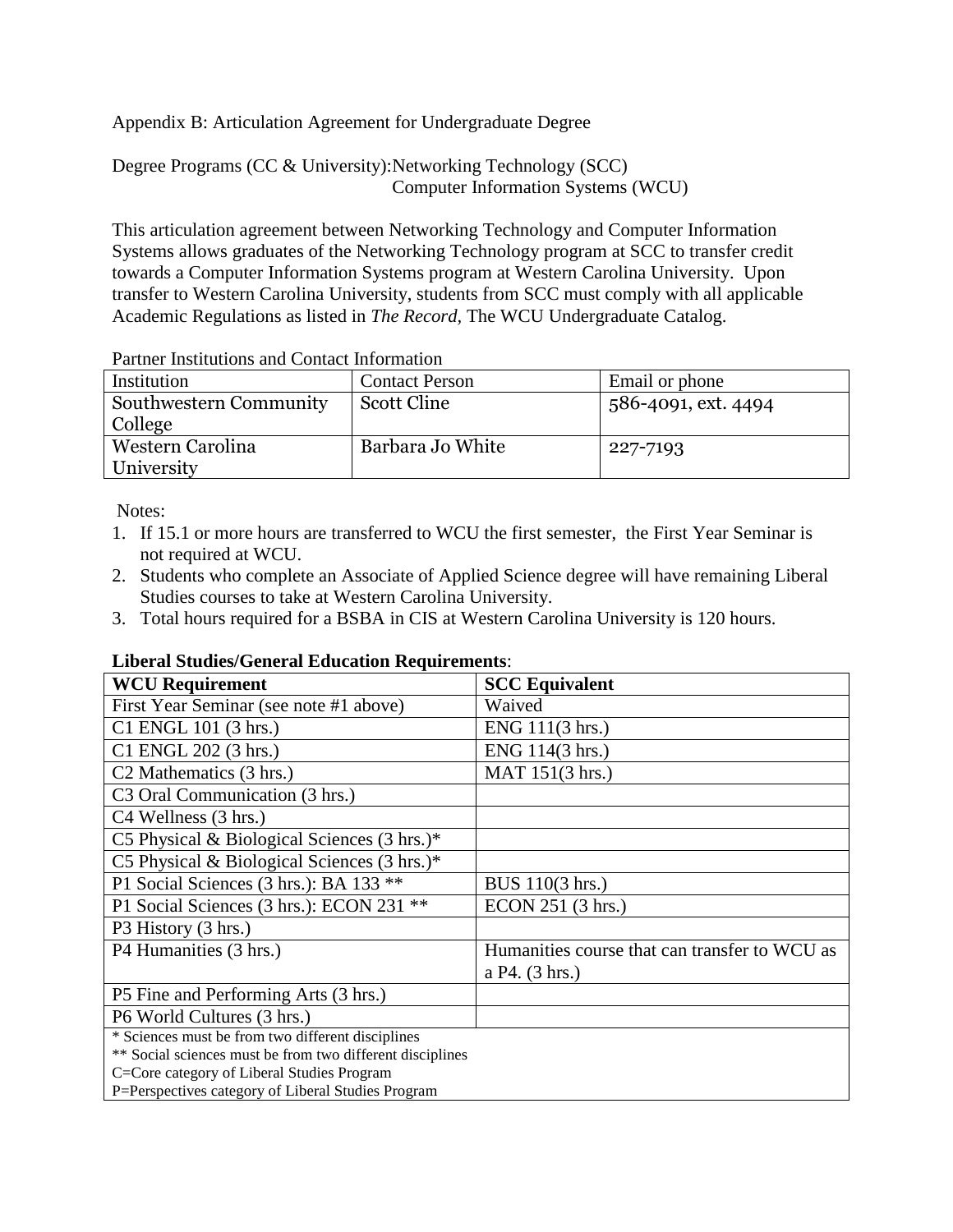| <b>Major Requirements (courses)</b> |  |
|-------------------------------------|--|
|-------------------------------------|--|

| <b>WCU Requirement</b>       | <b>SCC Equivalent</b>              |
|------------------------------|------------------------------------|
| ACCT 251                     |                                    |
| ECON 231 (satisfies P1)      | ECON 251 (Social Science Elective) |
| MATH 170 (satisfies C2)      | <b>MATH 151</b>                    |
| ACCT <sub>252</sub>          |                                    |
| <b>CIS 251</b>               | $CIS$ 110 + $CTS$ 285              |
| <b>LAW 230</b>               |                                    |
| $\overline{\text{M}}$ KT 201 |                                    |
| <b>ECON 232</b>              |                                    |
| <b>FIN 305</b>               |                                    |
| <b>MGT 300</b>               |                                    |
| QA 305                       |                                    |
| <b>MGT 404</b>               |                                    |
|                              |                                    |
| <b>CIS 235</b>               | <b>NET 110</b>                     |
| <b>CIS 240</b>               | $CIS$ 115 + $CSC$ 139              |
| <b>CIS 253</b>               | <b>DBA110</b>                      |
| <b>CIS 335</b>               |                                    |
| <b>CIS 340</b>               |                                    |
| <b>CIS 453</b>               |                                    |
| <b>CIS 455</b>               |                                    |
| <b>CIS 465</b>               |                                    |
| <b>CIS Program Elective</b>  | $NOS 231 + NET 289$                |
| <b>CIS Program Elective</b>  | <b>SEC 110</b>                     |
| <b>General Elective</b>      | <b>NOS 110</b>                     |
| <b>General Elective</b>      | <b>NOS 130</b>                     |
| <b>General Elective</b>      | <b>CTS 120</b>                     |

Other requirements/electives needed to complete the degree program can include:

| <b>General Elective</b> | <b>NET 125</b> |
|-------------------------|----------------|
| <b>General Elective</b> | <b>NET 126</b> |
| <b>General Elective</b> | <b>NOS 120</b> |
| <b>General Elective</b> | <b>NOS 230</b> |
| <b>General Elective</b> | <b>NET 175</b> |
| <b>General Elective</b> | <b>NET 226</b> |
|                         |                |